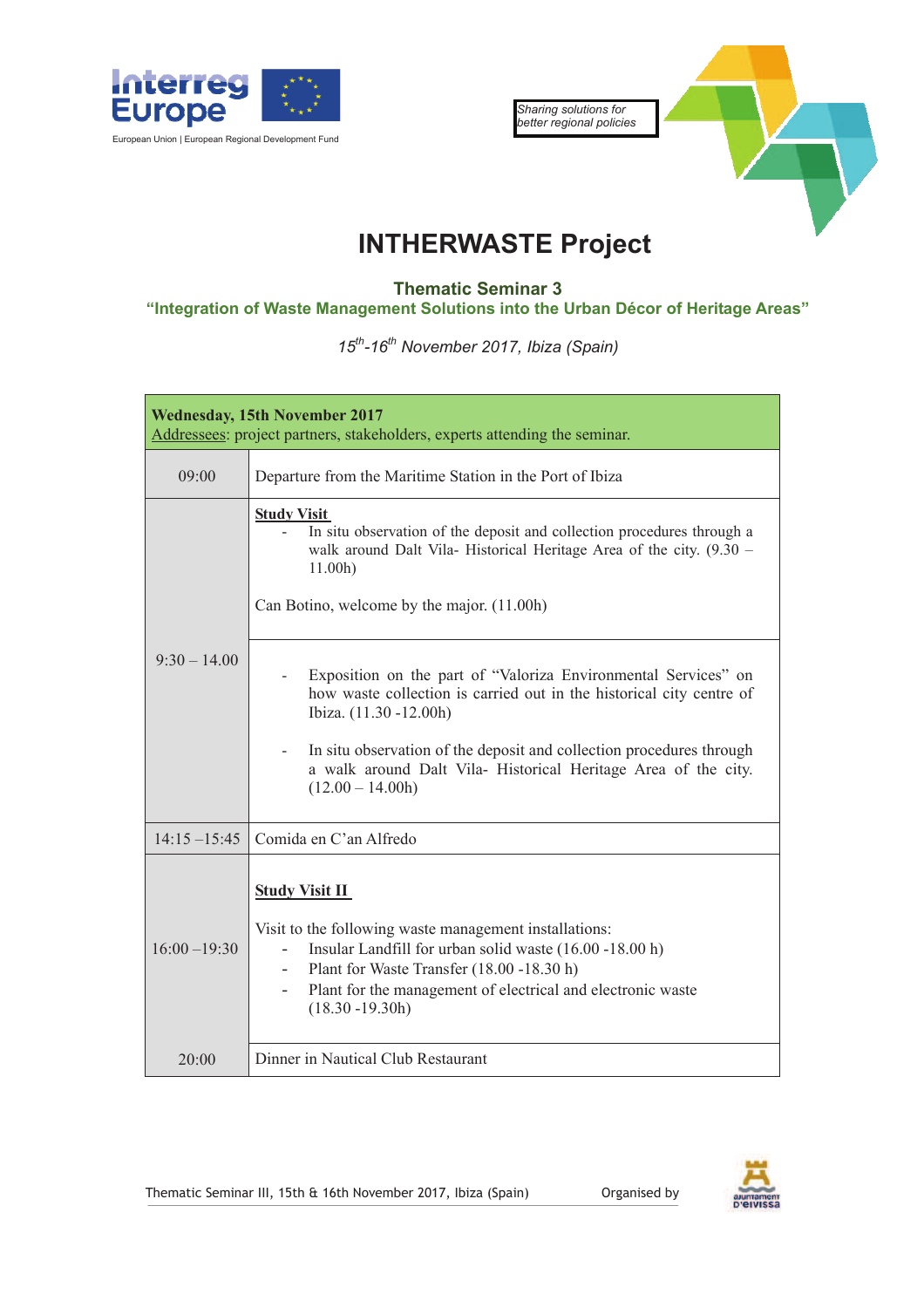

Thematic Seminar Good Practices in Integration of Waste Management Solutions into Urban Décor of Heritage Areas **Thursday, 16th November 2017. - Morning session**  Addressees: project partners, stakeholders, experts attending the seminar. Venue: Plaza España, 1– Ibiza's Town Hall 8:00 Registration 8:15 – 8:30 Opening ceremony. Montserrat García Cuenca- Councilor for the Environment. 8:30 – 8:40 INTHERWASTE project in 10 minutes and schedule for the 'thematic day'. 8:40 – 9:00 **UNESCO Cities & Waste Management**. Pedro Caro, Secretary of the UNESCO Office for South Europe.  $9:00 - 9:30$ **Exchange of Good Practices and Policies I: Location of containers** x Removable Mobile Bin Areas in Palma de Mallorca (Spain). *Guests.* • Location of Waste Containers in Tallinn Old Town (Estonia) • Creating the "Perfect Spot" from a renewal in Porto (Portugal) 9:30- 11:00 **Exchange of Good Practices and Policies II: Aesthetical containers and devices** x Compacting bins in Ghent (Belgium). *Guests.*  Painted Containers in Cordoba (Spain) • Design of recycling solutions from a pilot project in a Heritage village of Bornholm (Denmark). *Guests. (debate/discussion)* Aesthetic solutions in the Municipality of Krakow (Poland) • Aesthetical integration of the bins in the area of Dalt Vila, Ibiza (Spain) Encasement solutions to improve urban integration in Porto (Portugal) • Aesthetic cover for containers in Cordoba historical city centre (Spain) 11:00 -11:30 Coffee break  $11:30 - 12:00$ **Exchange of Good Practices and Policies III: Organizational solutions** Time Restrictions on Waste Collection in Tallinn Old Town (Estonia) • The maintenance of cleanliness and order in Krakow (Poland) 12:00-12:30 Additional questions and debate 12:30- 13:30 Lunch End of the Thematic Seminar

*Sharing solutions for better regional policies*